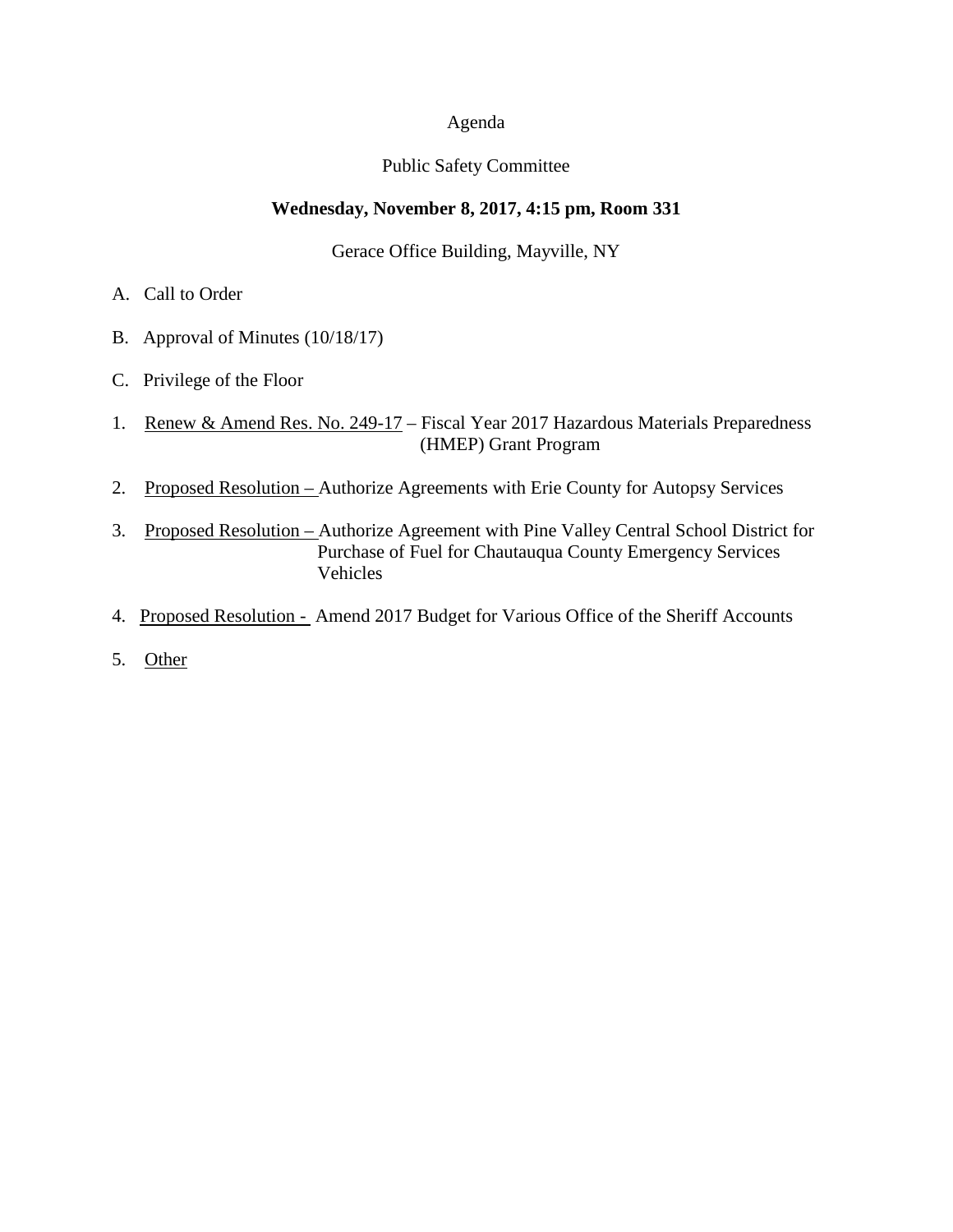#### **CHAUTAUQUA COUNTY RESOLUTION NO. 249-17**

**TITLE:** Fiscal Year 2017 Hazardous Materials Emergency Preparedness (HMEP) Grant Program

**BY:** Public Safety and Audit & Control Committees:

**AT THE REQUEST OF:** County Executive Vincent W. Horrigan:

WHEREAS, Chautauqua County and its regional partnership were awarded funds of \$15,516.00 under the FY 2017 Hazardous Material Emergency Preparedness (HMEP) Grant Program, funded by the U.S. Department of Transportation, Pipeline and Hazardous Materials Safety Administration (PHMSA) and administered by the NYS Division of Homeland Security and Emergency Services (DHSES), with a twenty percent (20%) match from the County in the amount of \$3,879.00 that has been budgeted in the 2017-2018 County budgets; and

WHEREAS, the HMEP planning project of \$19,395 is comprised of the grant award of \$15,516.00 and a twenty percent (20%) match from the County in the amount of \$3,879.00 that has been budgeted in the 2017 and 2018 County budgets; and

WHEREAS, the HMEP planning grants are used to develop, improve, and implement emergency plans; determine flow patterns of hazardous materials within a state and between states; and determine the need within a state for regional hazardous materials emergency response teams; and

WHEREAS, the grant period runs from October 1, 2017 through September 30, 2018, and as may be extended; therefore be it

RESOLVED, That the County Executive is hereby authorized to execute all necessary agreements to accept the award and subsequent changes to work plans if necessary.

#### **\_\_\_\_\_\_\_\_\_\_\_\_\_APPROVED \_\_\_\_\_\_\_\_\_\_\_\_\_VETOES (VETO MESSAGE ATTACHED)**

\_\_\_\_\_\_\_\_\_\_\_\_\_\_\_\_\_\_\_\_\_\_\_\_\_\_\_\_\_\_\_\_\_\_ \_\_\_\_\_\_\_\_\_\_\_\_\_\_

**County Executive Date**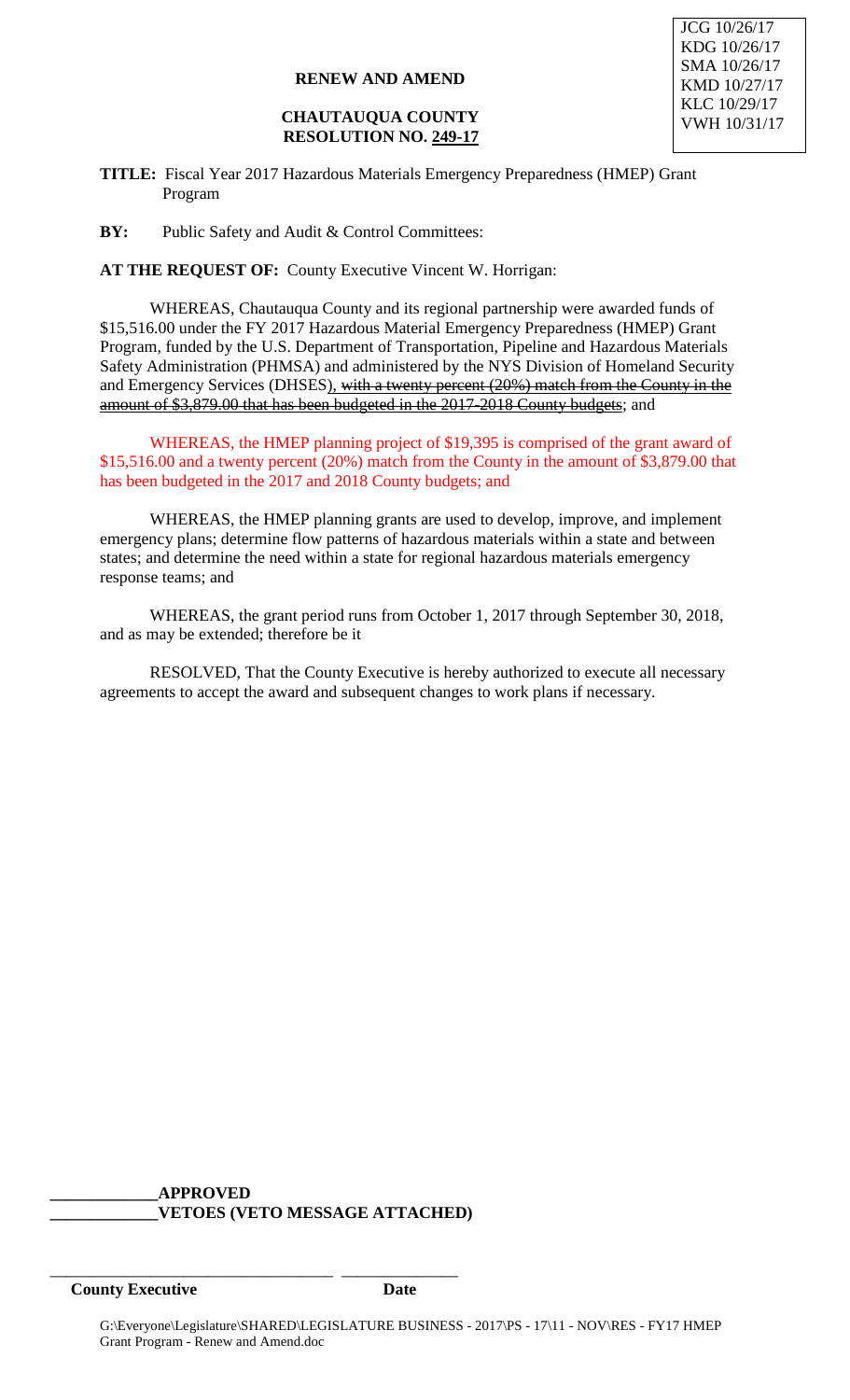## **CHAUTAUQUA COUNTY RESOLUTION NO. \_\_\_\_\_\_\_\_\_**

## **TITLE:** Authorize Agreements with Erie County for Autopsy Services

**BY:** Public Safety Committee:

**AT THE REQUEST OF:** County Executive Vincent W. Horrigan and County Legislature Chairman David Himelein:

WHEREAS, pursuant to Article 17A, Sections 673 and 674 of the County Law, the County is required to perform forensic autopsies and related services; and

WHEREAS, the County does not have staff who are able to perform forensic autopsies, and such services are not otherwise available in the County; and

WHEREAS, Erie County has a Medical Examiner's Office that performs forensic autopsies and related services; and

WHEREAS, Section 672 of the County Law authorizes counties to enter into mutual aid agreements for the provision of services provided by the office of the medical examiner; and

WHEREAS, Erie County has been a long time provider of autopsy services for Chautauqua County and remains ready, willing and able to continue to provide such services; now, therefore, be it

RESOLVED, That the County Executive is authorized to enter into agreements with Erie County for the performance of forensic autopsies and related services, on such terms as the County Executive may negotiate, for so long as Chautauqua County requires such services from Erie County.

# **\_\_\_\_\_\_\_\_\_\_\_\_\_APPROVED \_\_\_\_\_\_\_\_\_\_\_\_\_VETOES (VETO MESSAGE ATTACHED)**

**\_\_\_\_\_\_\_\_\_\_\_\_\_\_\_\_\_\_\_\_\_\_\_\_\_\_\_\_\_\_\_\_\_\_\_\_ \_\_\_\_\_\_\_\_\_\_\_\_\_**

**County Executive Date**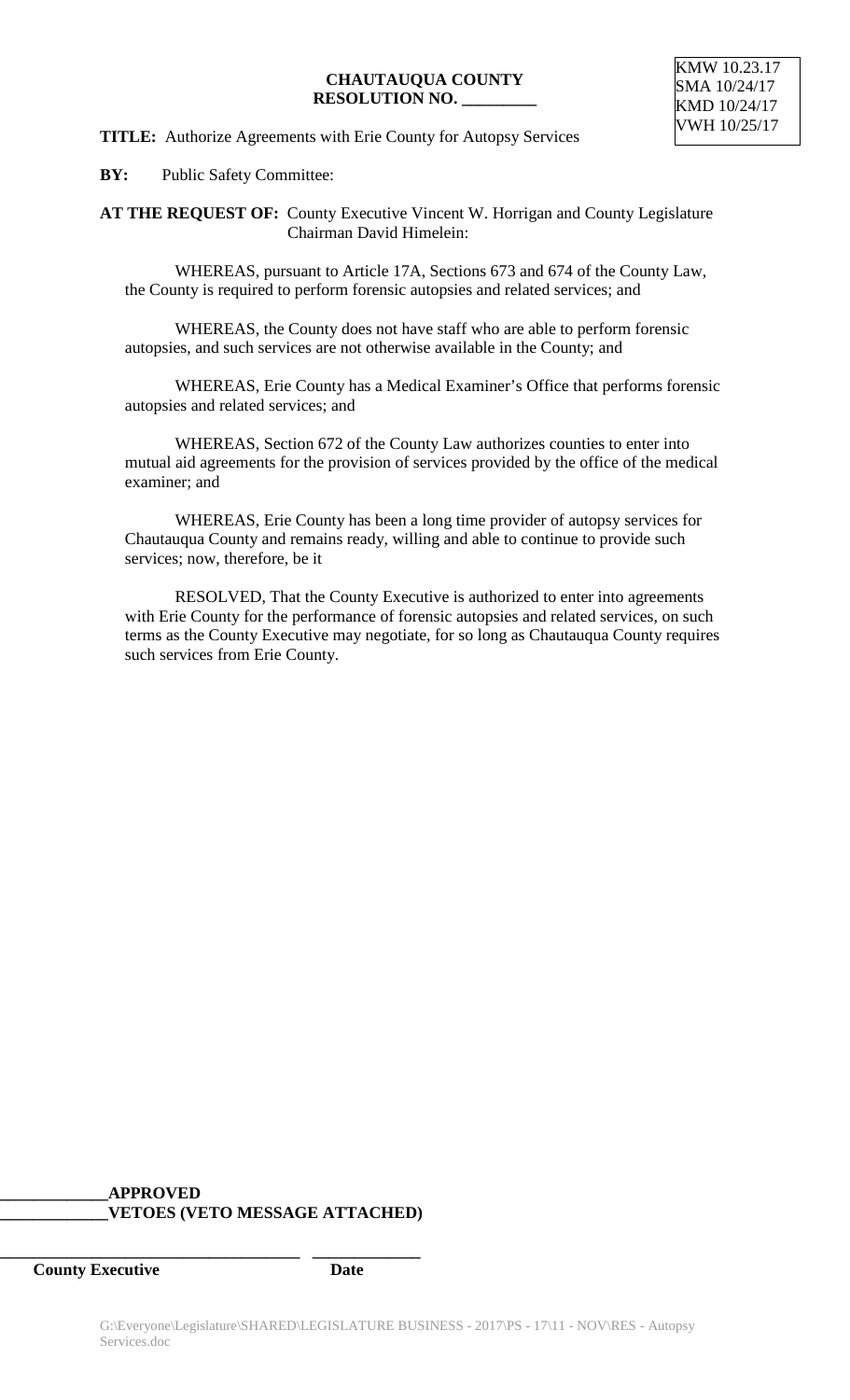# **CHAUTAUQUA COUNTY RESOLUTION NO. \_\_\_\_\_\_\_\_\_**

**TITLE:** Authorize Agreement with Pine Valley Central School District for Purchase of Fuel for Chautauqua County Emergency Services Vehicles

**BY:** Public Safety and Audit & Control Committees:

**AT THE REQUEST OF:** County Executive Vincent W. Horrigan:

WHEREAS, pursuant to Resolution 239-17, the Sheriff has negotiated a tentative agreement with the Pine Valley Central School District for the purchase of fuel for Sheriff's Office vehicles; and

WHEREAS, it would be appropriate to expand the agreement to include fueling of Chautauqua County Emergency Service vehicles at current New York State bid prices and without payment of usage or service fees; therefore be it

RESOLVED, That the County Executive is hereby authorized and empowered to execute an agreement with the Pine Valley Central School District for the purpose of purchasing fuel for Chautauqua County Emergency Service vehicles.

# **\_\_\_\_\_\_\_\_\_\_\_\_\_APPROVED \_\_\_\_\_\_\_\_\_\_\_\_\_VETOES (VETO MESSAGE ATTACHED)**

**\_\_\_\_\_\_\_\_\_\_\_\_\_\_\_\_\_\_\_\_\_\_\_\_\_\_\_\_\_\_\_\_\_\_\_\_ \_\_\_\_\_\_\_\_\_\_\_\_\_**

**County Executive Date**